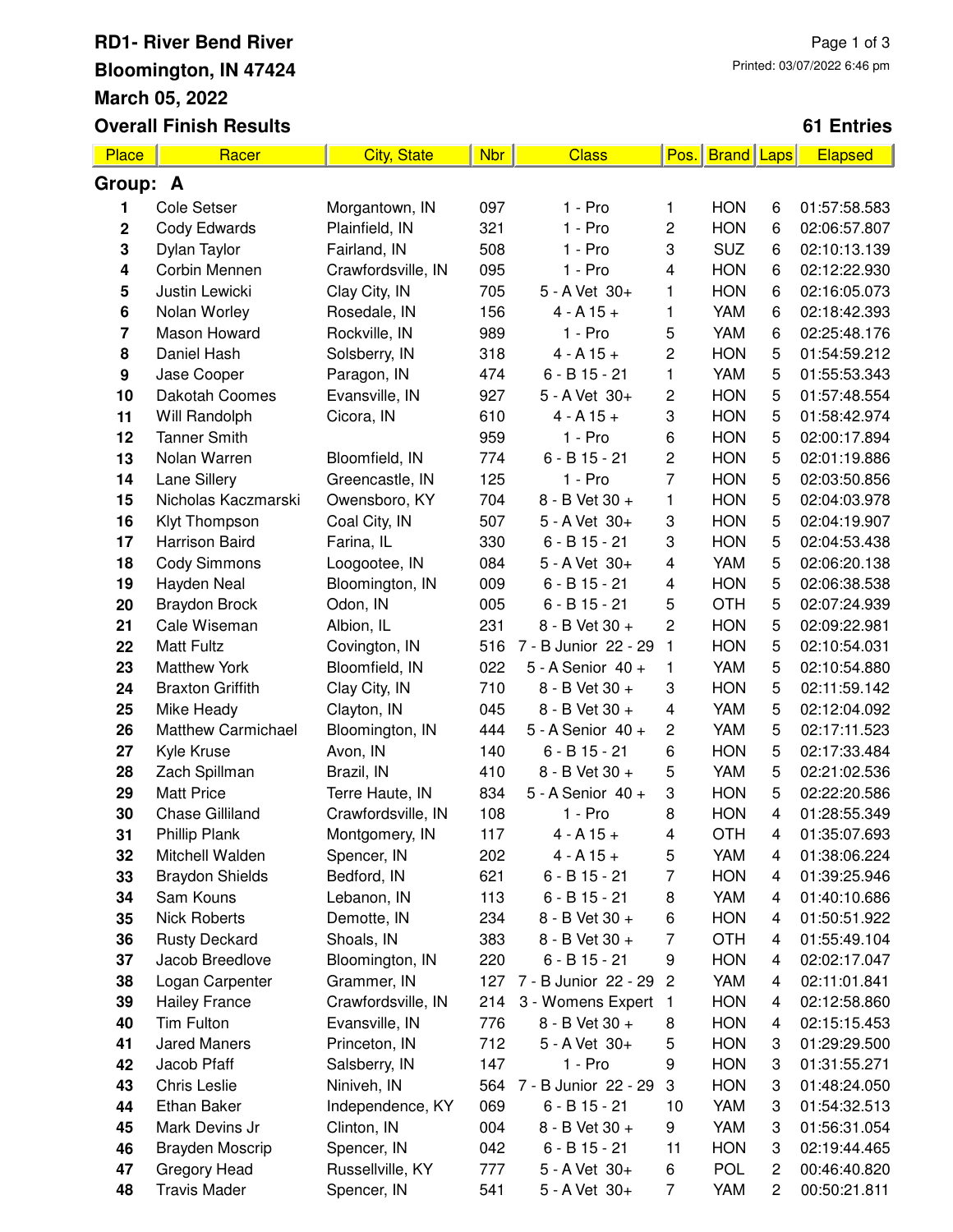### **RD1- River Bend River Bloomington, IN 47424 March 05, 2022 Overall Finish Results**

### **61 Entries**

| <b>Place</b> | Racer                   | <b>City, State</b> | <b>Nbr</b> | <b>Class</b>           | Pos.       | <b>Brand</b>   Laps |          | <b>Elapsed</b> |  |
|--------------|-------------------------|--------------------|------------|------------------------|------------|---------------------|----------|----------------|--|
| Group: A     |                         |                    |            |                        |            |                     |          |                |  |
| 49           | <b>Pation Dickerson</b> | Vevay, IN          | 026        | $1 - Pro$              | 10         | <b>HON</b>          | 2        | 00:55:40.193   |  |
| 50           | Michael Miller          | Bloomington, IN    | 208        | 4 - A Junior 22 - 29   |            | YAM                 | 2        | 01:17:36.384   |  |
| 51           | Casey Posey             | Lebanon, IN        | 230        | 7 - B Junior 22 - 29 4 |            | <b>HON</b>          |          | 00:26:40.111   |  |
| 52           | Michael Ward            | Bloomington, IN    | 467        | $6 - B$ 15 - 21        | 12         | YAM                 |          | 00:29:31.371   |  |
| 53           | Hope Flaurr             | Crawfordsville, IN | 901        | 3 - Womens Expert      | -2         | OTH                 |          | 01:04:01.197   |  |
| <b>DNF</b>   | Zac Berendsen           | Evansville, IN     | 107        | 8 - B Vet 30 +         | <b>DNF</b> | YAM                 | 0        | 00:00:00.000   |  |
| <b>DNF</b>   | Austin Bratcher         | Crawfordsville, IN | 552        | $6 - B$ 15 - 21        | <b>DNF</b> | YAM                 | 0        | 00:00:00.000   |  |
| <b>DNF</b>   | Kash Moore              | Smiths Grove, KY   | 637        | $5 - A$ Vet $30+$      | <b>DNF</b> | <b>HON</b>          | $\Omega$ | 00:00:00.000   |  |
| <b>DNF</b>   | <b>Grant Routen</b>     | Bloomington, IN    | 714        | 4 - A Junior 22 - 29   | <b>DNF</b> | <b>HON</b>          | 0        | 00:00:00.000   |  |